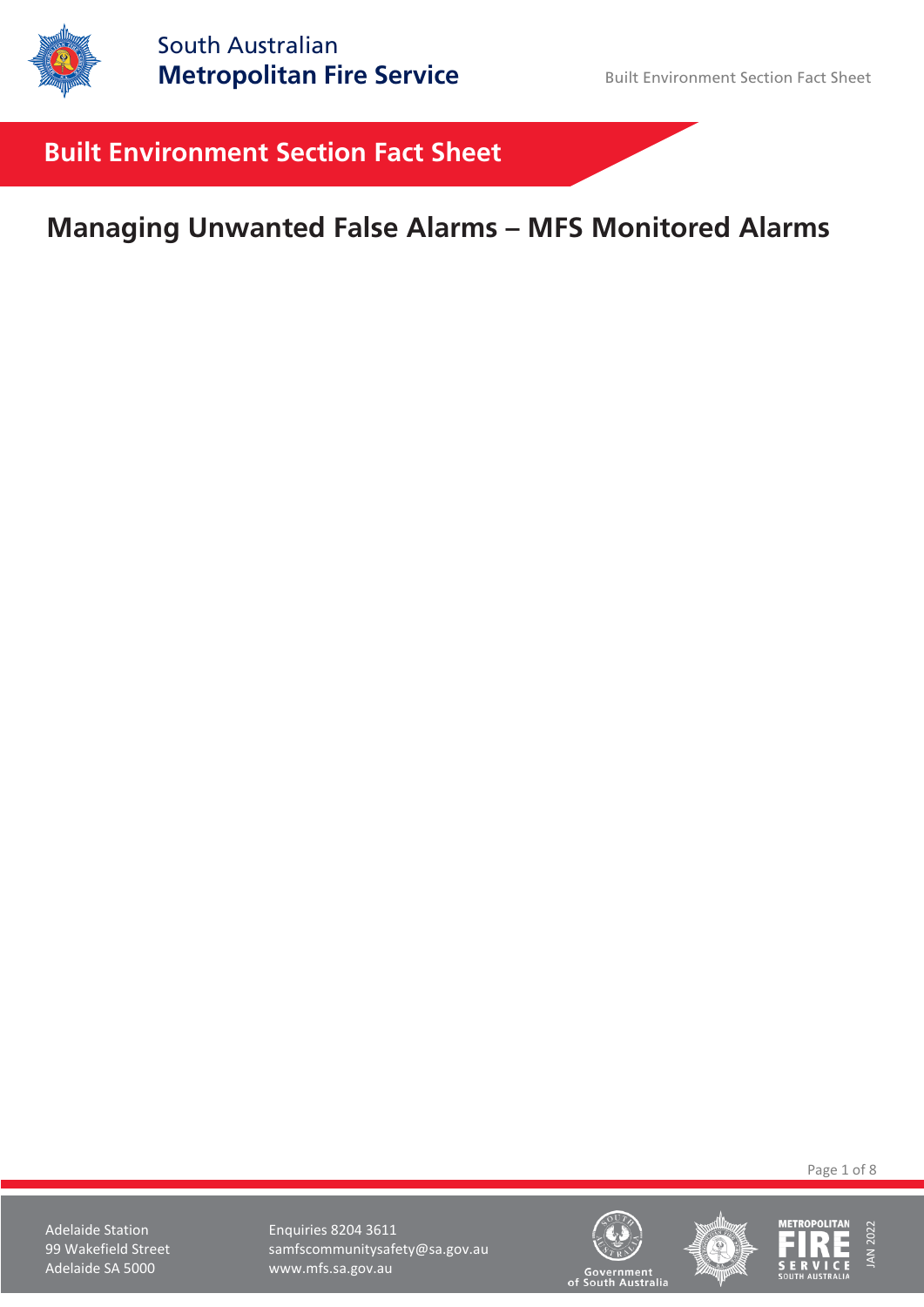# **CONTENTS**

Page 2 of 8

**Adelaide Station** 99 Wakefield Street Adelaide SA 5000

Enquiries 8204 3611 samfscommunitysafety@sa.gov.au www.mfs.sa.gov.au







Government<br>of South Australia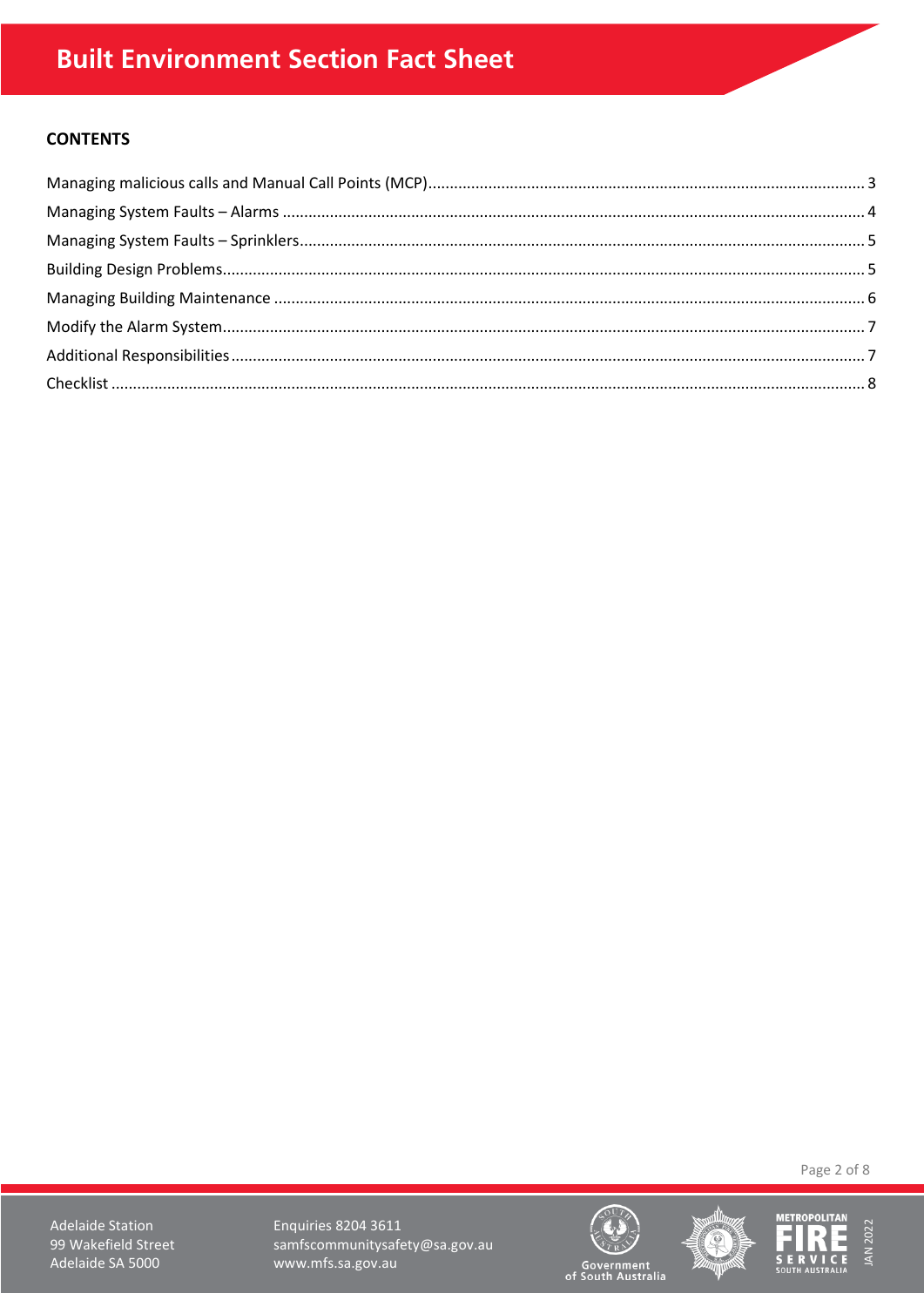# <span id="page-2-0"></span>**MANAGING MALICIOUS CALLS AND MANUAL CALL POINTS (MCP)**

Unwanted alarm activations often occur where persons purposely set off an automatic fire alarm system, generally by operating a MCP.

There is a difficult balance involved in making it hard for vandals to activate the system, while still making it easily activated during an actual emergency.

Solutions to address malicious activations may include:

- Establish if the building is required to have MCP's installed in "high risk" locations?
- Conduct frequent security patrols to prevent vandalism.
- Place security cameras at MCP locations.
- Locate MCP's in highly visible locations where offenders will feel vulnerable.
- Administer fines and penalties for offenders who maliciously cause unwanted alarm activations.
- Place correct informative signage near alarm.
- Keep the alarm clear from obstructions.
- Frequently check that the glass is intact
- Put covers on MCP's to avoid accidental activation by bumping or weather
- •

Modification of your fire alarm system **should not** be undertaken without prior approval of the South Australian Metropolitan Fire Service (MFS).

Page 3 of 8

Adelaide Station **Enquiries 8204 3611** 99 Wakefield Street samfscommunitysafety@sa.gov.au Adelaide SA 5000 www.mfs.sa.gov.au







Government<br>South Australia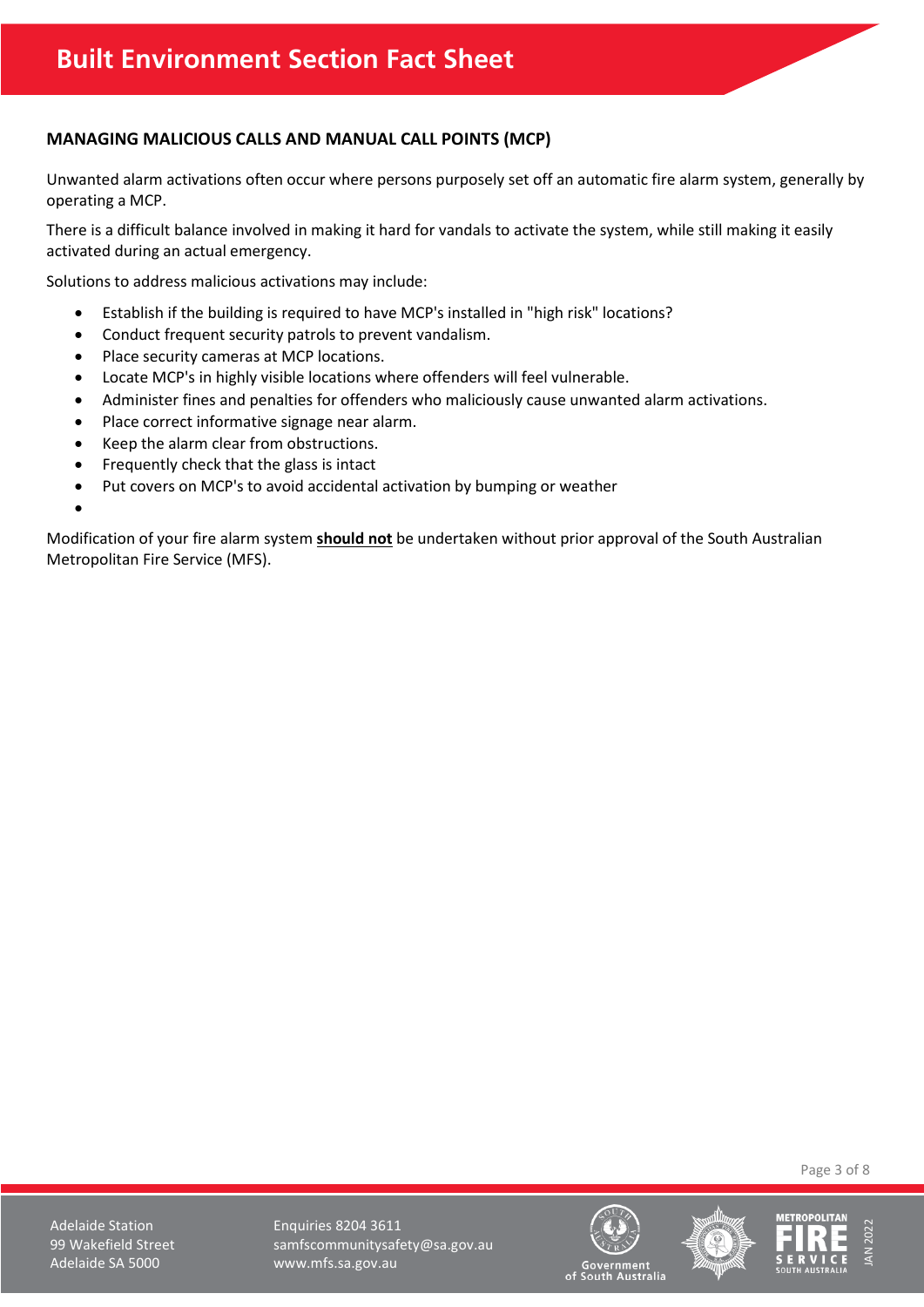# <span id="page-3-0"></span>**MANAGING SYSTEM FAULTS – ALARMS**

In all buildings with an automatic fire alarm system there is a need for a structured fire alarm system maintenance schedule to ensure optimum functionality, in line with Australian Standard 1851

Only properly accredited maintenance contractors should be employed to maintain your fire alarm system.

Fire alarm systems need to be cleaned, maintained and tested on a regular basis.

#### **Alarm Maintenance and System Fault Recommendations**

- Be clear with fire alarm system contractors about the standard of service to be delivered.
- Make an agreement with the maintenance technician as to when the technician is to be called following alarm activation.
- Ask the technician to show you exactly what maintenance needs to be done.
- Keep a logbook of all maintenance and changes to alarm systems.
- Take an interest in ensuring fastidious attention to detail occurs with the introduction of a planned maintenance schedule.
- Ensure maintenance is kept up to a contracted standard, including extended fire alarm maintenance periods to ensure full compliance with Australian Standard 1851.6 and Australian Standard 1851.8.
- Provide advice to tenants at start of occupation, about optimum management of fire alarm systems.
- Before becoming the owner/occupier/manager of a building fitted with an automatic fire alarm system establish that the fire alarm system is up to standard.
- Conduct regular staff training in how to use the automatic fire alarm system.
- Ensure staff and contractors that maintain fire alarm systems have the appropriate accreditation.
- Fire alarm device/isolation procedures should be discussed and signed with workers/contractors and possibly the fire service.
- Regular tests must be carried out on all detectors (Australian Standard 1851). The initial commissioning of a system must include a satisfactory test of all detectors.
- Electrical conduits and detector bases should be sealed against insect infestation.
- Ensure regular housekeeping is maintained to avoid dust build-up and to ensure doors are not wedged open to allow dust and insects to enter.
- Ensure smoke and fire doors are functioning correctly.
- Ensure self-closing doors do actually close.

Page 4 of 8





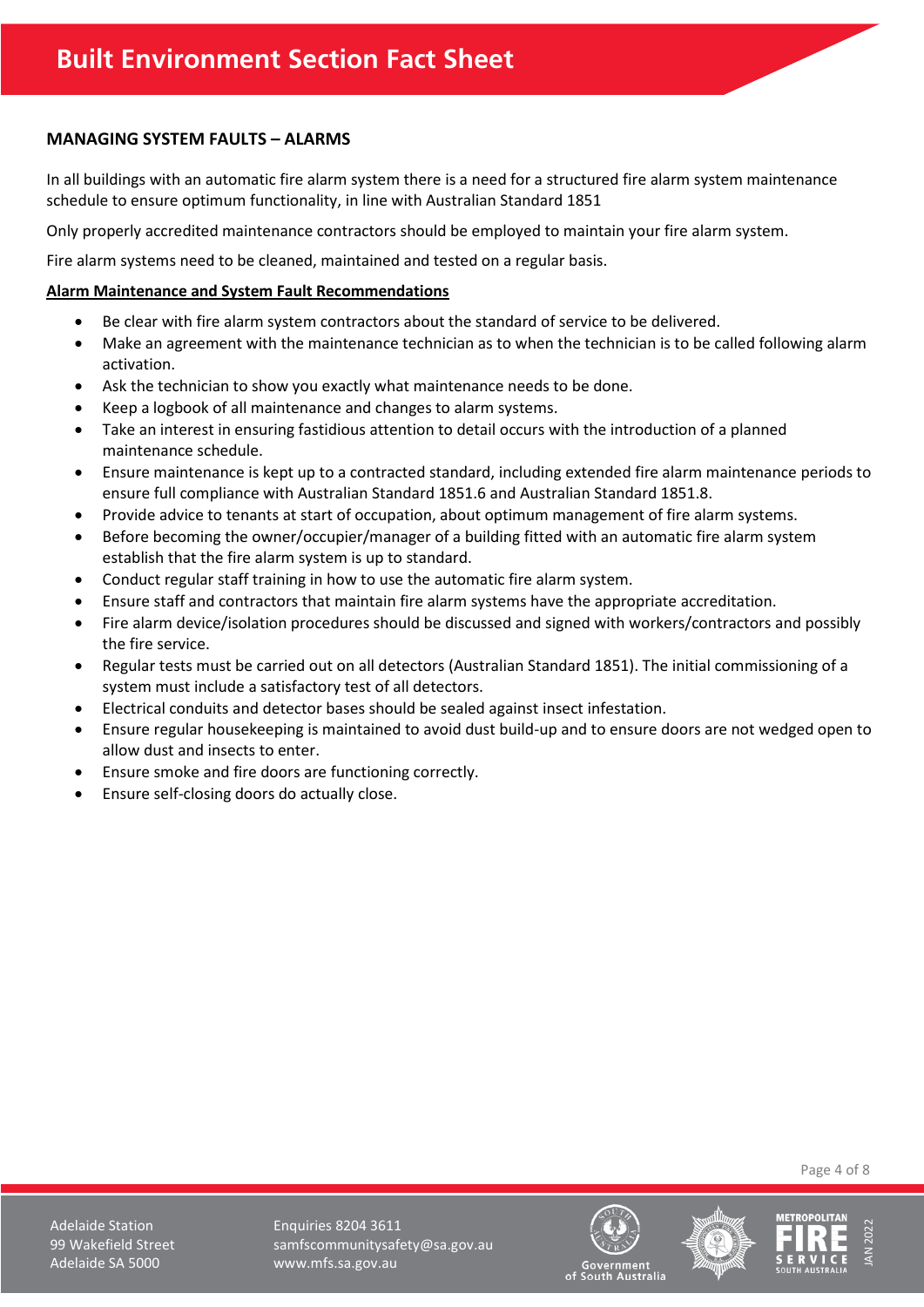# <span id="page-4-0"></span>**MANAGING SYSTEM FAULTS – SPRINKLERS**

#### **Managing system faults and alarm maintenance**

Unwanted alarm activations through a sprinkler system can occur for a variety of reasons such as:

- faulty or malfunctioning sprinkler equipment
- a leaking system or water system surge
- poor work practices
- a rise in mains pressure or a fall in installation pressure due to leaks.

#### **Solutions**

- Location and activating temperature of sprinkler heads should be considered.
- Regular maintenance, servicing and testing of sprinklers.
- Education of employees on where the sprinkler heads are located and how they work.
- The installation of overhead barriers at car park access ways if vehicles are knocking sprinkler heads off.
- Pressurise and monitor both town mains and tank fed systems.
- Identify your system pressure, then check and record it daily if any drop is evident then contact your maintenance company immediately.
- Discuss with your maintenance company and insurance company the alternative devices used to monitor your sprinkler system for generating fire calls e.g. flow switches or pressure switches.
- Your maintenance company can also recommend other devices that might be installed to reduce the incidence of unwanted alarm activations, e.g. automatic jacking pumps and protection barriers for sprinkler heads.

# <span id="page-4-1"></span>**BUILDING DESIGN PROBLEMS**

Building design is frequently found to be the cause for unwanted alarm activations due to:

• Incorrect fire alarm systems being installed for the design of the building with detectors located too close to problematic environmental factors such as showers, ventilation, cooking facilities, industrial work areas etc. Australian Standards for fire alarm installation require that the system be designed and installed to suit the purpose of the building.

#### **Building Design Solutions**

- Ensure that the installed fire alarm system is compatible with the building and the environment.
- Check with fire system contractor that detectors are in correct positions.
- Consider if it possible to replace smoke detectors with a more suitable type.
- Consult with building surveyor over any plans for change to the alarm system or detector positioning.
- Review the capacity to remove or relocate potential alarm initiators such as toasters and cooking devices.
- Check to see if the floor plan layout has changed since the fire alarm system was originally installed.
- When current fire alarm systems reach the end of their life, ensure the fire alarm system and alarm panel are upgraded to optimum standards.
- Upgrade buildings that prevent water penetration due to poor internal and external plumbing design.
- Upgrade building design and layout where inadequate ventilation management exists e.g. no door head from bathrooms, or ventilation draws cooking fumes from kitchen areas past smoke detectors.

Page 5 of 8





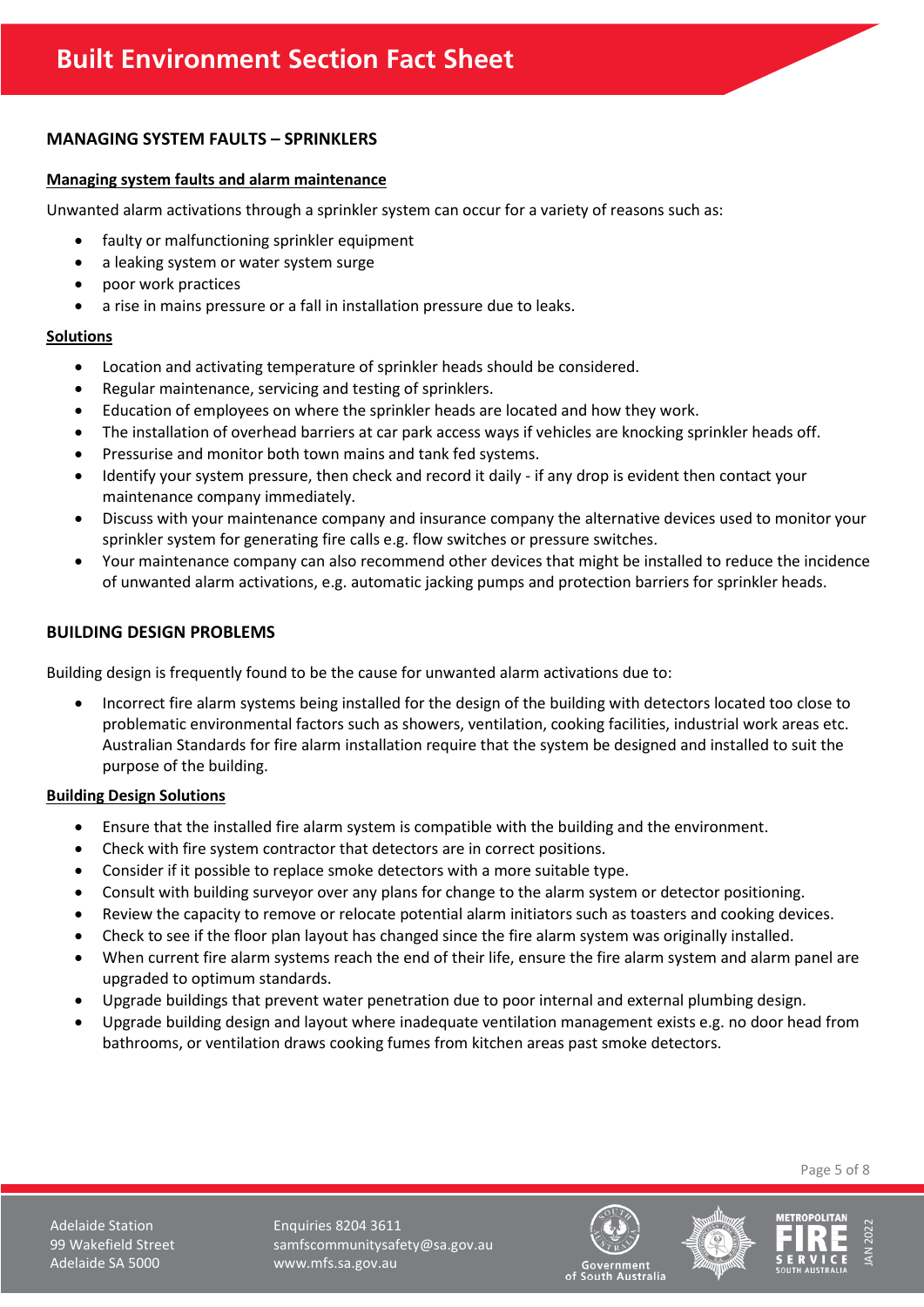# <span id="page-5-0"></span>**MANAGING BUILDING MAINTENANCE**

In all buildings with an automatic fire alarm system there is a need for a structured fire alarm system maintenance schedule to ensure optimum functionality, in line with Australian Standard 1851.

Ministerial Building Standard (MBS) 002 Maintaining the Performance of Essential Safety Provisions, this MBS applies to any Essential Safety Provision (ESP) required to be installed in a building.

Workers and contractors can unintentionally set off automatic fire alarm systems by conducting work such as welding and using heating appliances, mowing and landscaping, and cleaning (steam and air blowers) and pest fumigation etc.

Check that all tradespersons who enter the building are conversant with (and have preferably signed) the building trade work policy.

Workers must all ensure they;

- have hot work permits
- cover detectors that could be affected by heat / smoke / dust
- isolate zones/detectors that could be affected by heat / smoke / dust;
- are aware of their liability
- have permission to access/work in the building.
- Ensure building management are aware of any isolations / covered detectors, and that systems are returned to "normal" at completion of works.

#### **Strategies**

- Brief workers, contractors, and maintenance staff on how to work in the building with alarms and how the alarms work.
- Introduce work permits that detail strict alarm isolation procedure to be adopted before any work is carried out on the premises.
- Explain why and how the fire alarm detectors have to be isolated before starting work.
- It may become necessary to cover detectors to avoid particles building up in the detector but note it is an unacceptable practice to cover them with plastic bags.
- Nominate a person as a safety watch while the fire alarm zone is isolated.
- Explain Essential Safety Provisions (ESP) purpose to all contractors.
- Explain the role of the MFS Fire Communication Centre.
- Explain the consequences of what will happen if an unwanted alarm activation occurs and what your business policy is for payment of a chargeable alarm.
- Establish who is responsible for reinstating the alarm system upon the completion of work.
- Make sure particular care is taken over the use of grinders and gas equipment as gases may drift to other nonisolated zones in the area - this could involve installing automatic closing doors for use in confined areas.
- Ensure workers or contractors do not cut any fire alarm cabling.

Page 6 of 8





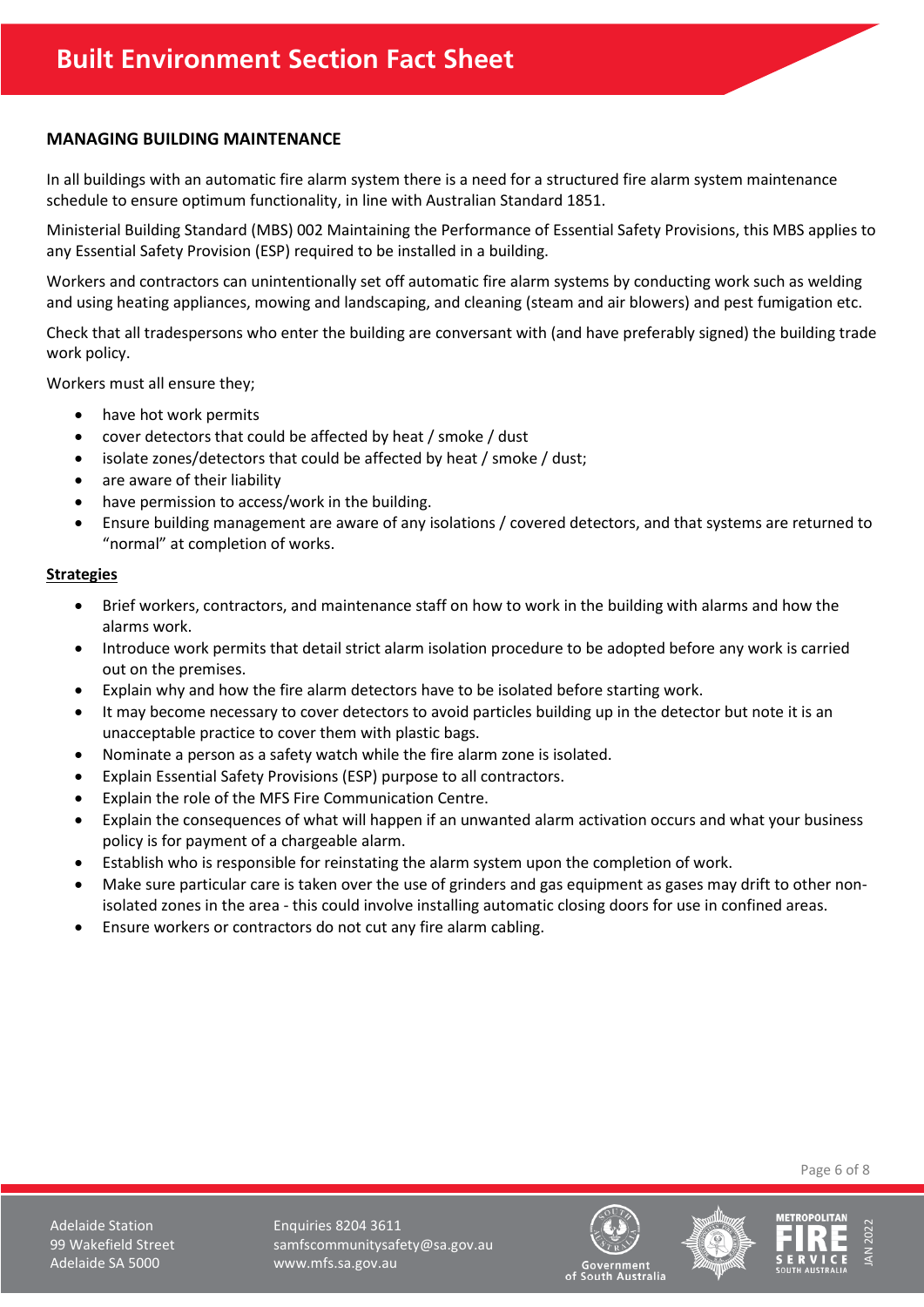#### <span id="page-6-0"></span>**MODIFY THE ALARM SYSTEM**

There are many possible solutions for minimising unwanted alarms. Modifying the system is the least favoured option however it may be the only solution in some cases. The MFS may be able to assist you and your fire alarm company by approving some modifications. Some modifications may also require the lodgement of a building application with a building certifier and an alarm alteration request with the MFS

Possibilities may include:

- relocating detectors
- changing types of detectors
- upgrading to intelligent type of detector if the fire alarm panel can support this
- removal of detectors where they are outside of the National Construction Code requirements
- change MCP's to local alarm only
- remove MCP's entirely
- activate/install Alarm Verification Facility (AVF), Alarm Delay Facility (ADF or Alarm Acknowledgement Facility (AAF) if the fire alarm panel can support this (check with MFS Community Safety and Resilience Department)
- disconnect from MFS alarm monitoring service if allowed under the National Construction Code of Australia and insurance requirements (must be approved by relevant authority).

It should be noted that no modification of your fire alarm system should be undertaken without prior approval of the MFS.

#### <span id="page-6-1"></span>**ADDITIONAL RESPONSIBILITIES**

Pass on all information relevant about the fire alarm system to any caretaker manager or new owner/occupiers.

- Ensure connection contracts are transferred with sale of premises (both MFS and TELSTRA)
- Know how to read the fire alarm display.
- Know the relationship between the fire alarm zones, the mimic board/drawing and the building layout.
- Check that the mimic board is accurate and correctly orientated.
- Know how the fire alarm system functions.
- Know how to use the Public Address (PA), Early Warning System (EWS), Early Warning and Intercommunication System (EWIS) if fitted.
- Know the procedure to carry out when an alarm activates.

Check that all residents/occupiers know:

- the fire evacuation procedures
- the assembly area's
- what to do when the alarm activates
- their responsibilities when workers come to do work in their room/area
- how to live with the fire alarm system.

What should you do when the fire alarm activates? The most important thing to remember is that **life always takes precedence over material loss.**

The MFS is on the way and if you don't have time to check the zone/area then:

- keep everyone calm
- evacuate as per the building fire evacuation plan
- assemble in the appropriate location
- meet the MFS on arrival and let them know what you've done so far.

Page 7 of 8